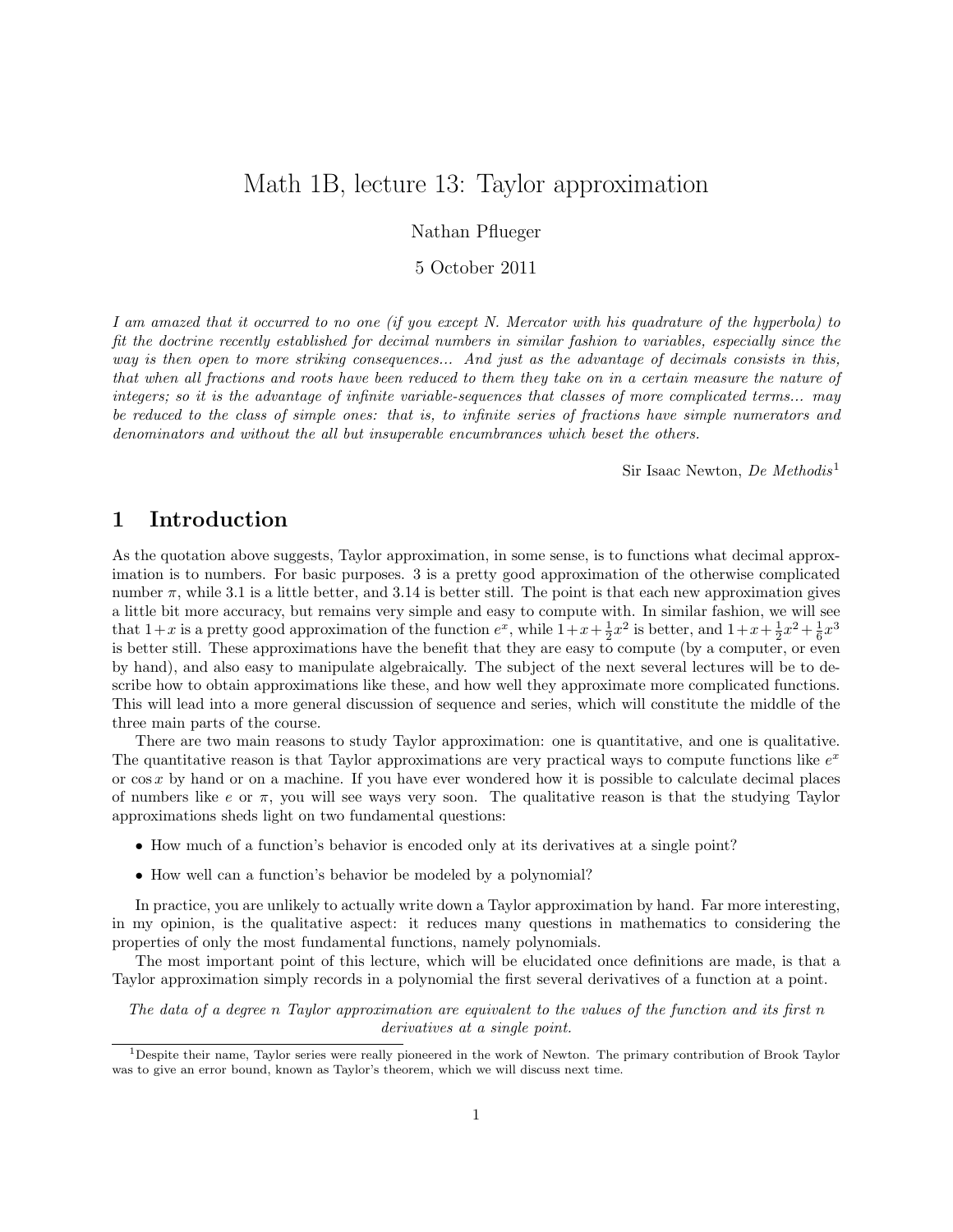It is worth noting that a degree 1 Taylor approximation is the same thing as a linear approximation. We will therefore begin by discussing linear approximation.

The reading for today is Gottlieb §30.1, as well as the "Taylor Approximation" handout (located under "Reading for the course" on the webpage). The homework is problem set 12 and a topic outline. You should begin working on weekly problem number 14.

## 2 Dramatic foreshadowing

Consider the first bulleted question in the introduction. One of the main lessons of Taylor series is that, for well-behaved functions, the values of the derivatives at a single point tell a great deal about the total behavior of the function. Consider three of the hallmark functions of calculus:  $e^x$ ,  $\sin x$ , and  $\cos x$ . Their derivatives are easy to compute to the end of time.

$$
f(x) = e^x \t g(x) = \sin x \t h(x) = \cos x
$$
  
\n
$$
f'(x) = e^x \t g'(x) = \cos x \t h'(x) = -\sin x
$$
  
\n
$$
f''(x) = e^x \t g''(x) = -\sin x \t h''(x) = -\cos x
$$
  
\n
$$
f'''(x) = e^x \t g'''(x) = -\cos x \t h'''(x) = \sin x
$$
  
\n
$$
f^{(4)}(x) = e^x \t g^{(4)}(x) = \sin x \t h^{(4)}(x) = \cos x
$$
  
\n
$$
f^{(5)}(x) = e^x \t g^{(5)}(x) = \cos x \t h^{(5)}(x) = -\sin x
$$
  
\n
$$
\vdots \t \vdots \t \vdots
$$

Are you bored yet? The point is that for all three functions, the derivatives eventually start repeating themselves. As an aside (to which we will return in about a month), observe that both the functions  $\sin x$ and cos x have the property that their second derivative is the negative of themselves. We will see that this property is, in some sense, characteristic of these functions, in the same sense that having some higher derivative identically equal to 0 is characteristic of polynomials.

Now, focus attention entirely on  $x = 0$ . Here is what we see.

$$
f(x) = e^x \t g(x) = \sin x \t h(x) = \cos x
$$
  
\n
$$
f(0) = 1 \t g(0) = 0 \t h(0) = 1
$$
  
\n
$$
f'(0) = 1 \t g'(0) = 1 \t h'(0) = 0
$$
  
\n
$$
f''(0) = 1 \t g''(0) = 0 \t h''(0) = -1
$$
  
\n
$$
f'''(0) = 1 \t g'''(0) = -1 \t h'''(0) = 0
$$
  
\n
$$
f^{(4)}(0) = 1 \t g^{(4)}(0) = 0 \t h^{(4)}(0) = 1
$$
  
\n
$$
f^{(5)}(0) = 1 \t g^{(5)}(0) = 1 \t h^{(5)}(0) = 0
$$
  
\n
$$
f^{(6)}(0) = 1 \t g^{(6)}(0) = 0 \t h^{(6)}(0) = -1
$$
  
\n
$$
f^{(7)}(0) = 1 \t g^{(7)}(0) = -1 \t h^{(7)}(0) = 0
$$
  
\n
$$
\vdots \t \vdots \t \vdots
$$

There is a nice pattern emerging. The sequence of derivatives at 0 of  $e^x$  is very simple: they are all 1. The derivatives at 0 for  $\sin x$  and  $\cos x$  are a little more interesting, but still fairly simple: they alternative between being 0 and  $\pm 1$ , with the sign alternating.

These sequences of numbers can be regarded as a *signature* of sorts for these three functions. A question which will concern us going forward is: suppose I only give you one of these signatures (such as the signature  $0, 1, 0, -1, 0, 1, 0, -1, \ldots$ ). Is this enough to tell the function that I have in mind? The answer, remarkably, is essentially yes.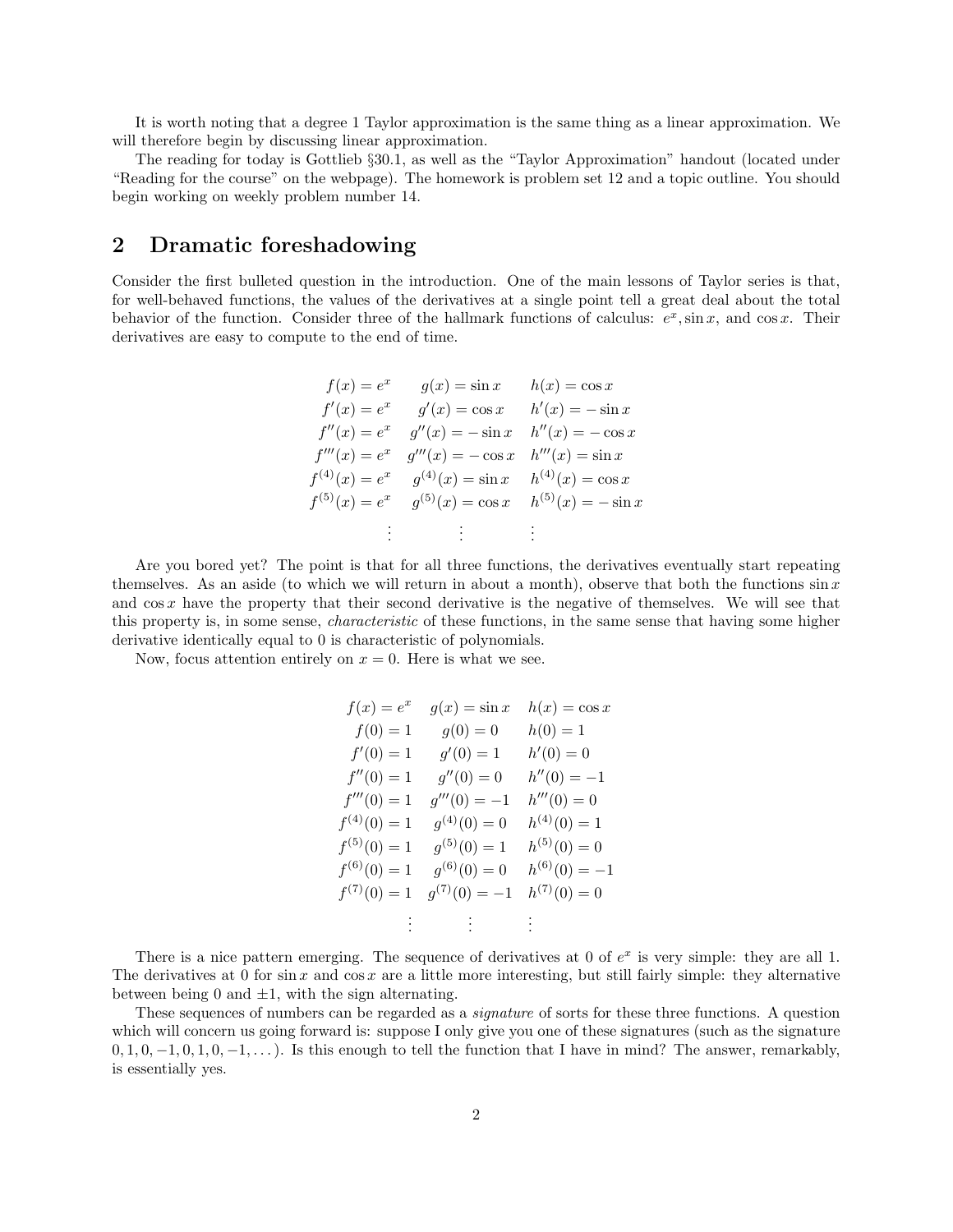Observation 2.1. It absolutely critical in the above that  $\sin x$  and  $\cos x$  are defined using *radians*, rather than degrees. In fact, to my mind, these simple signatures are the primary reason to use radians in the first place. Similarly, it is critical that we consider  $e^x$ , not  $10^x$  or some other exponential, since otherwise the signature would be much less symbol. This is behind the supremacy of  $e$  as the base of exponential functions.

It will soon be clear why I have computed these sequences.

## 3 Linear approximation

Recall one definition of linear approximation of a function  $f$ . We will use the notation  $P_1$  in order to match notation used in the following section.

**Definition 3.1.** The linear approximation  $P_1(x)$  of a function  $f(x)$  at a point c is the unique linear function  $P_1(x)$  such that  $P_1(c) = f(c)$  and  $P'_1(c) = f'(c)$ .

In symbols, the linear approximation can be written as follows.

$$
P_1(x) = f(c) + (x - c)f'(c)
$$

Notice that all this is is a linear function that is specifically jury rigged to match  $f(x)$  and  $f'(x)$  at the value  $x = c$ .

One may to consider linear approximation that I find particularly compelling is to consider the original definition of the derivative at c.

$$
f'(c) = \lim_{x \to c} \frac{f(x) - f(c)}{x - c}
$$

The definition of the limit means nothing but the fact that, for  $x$  very close to  $c$ :

$$
f'(c) \approx \frac{f(x) - f(c)}{x - c}
$$

and rearranging this, it follows that for  $x$  very close to  $c$ :

$$
f(c) + (x - c)f'(c) \approx f(x).
$$

Therefore, we have the following perspective on linear approximation: the faster the limit defining the derivative of f at c converges, the faster the linear approximation becomes a good approximation of the function.

Graphically speaking, the linear approximation approximates the the graph of a function by the line tangent to the graph of the function.

*Example* 3.2. The linear approximation to  $f(x) = \sin x$  at  $x = 0$  is  $R_1(x) = x$ .

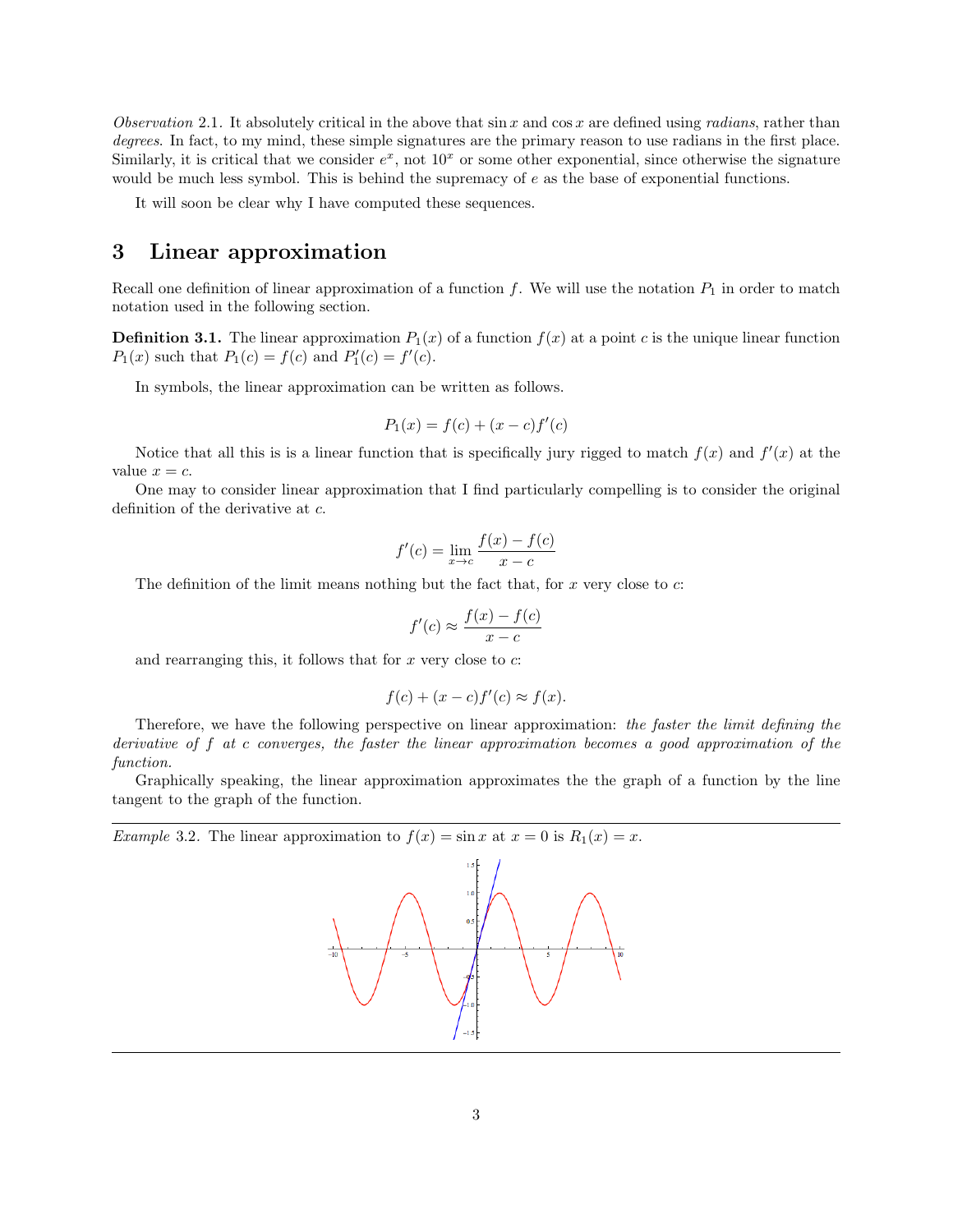## 4 Taylor Approximation

Taylor approximation is a generalization of linear approximation. It is defined in essentially the same way.

**Definition 4.1.** The  $n^{th}$  order Taylor approximation  $P_n(x)$  of a function  $f(x)$  at a point c is the unique degree *n* polynomial  $P_n(x)$  such that  $P_n(c) = f(c), P'_n(c) = f'(c), \ldots, P_n^{(n)}(c) = f^{(n)}(c)$ . In words, it is the unique degree n polynomial which matches the value and first n derivatives of f at  $x = c$ .

Observation 4.2. Giving the polynomial  $P_n(x)$  is equivalent to giving the value and first n derivatives of  $f(x)$  at  $x = c$ .

It is necessary to express this definition in a more "computable" form. Doing this rests on the observation that the function  $f(x) = x^n$  has the property that  $f^{(n)}(x) = n(n-1)\cdots 3\cdot 2\cdot 1$ , which is usually denoted n!. So in particular  $f^{(n)}(0) = n!$ . But also note that  $f(0) = 0$  and that all other derivatives of f at  $x = 0$ are 0. Similarly, if we translate this function to be centered on the point  $x = c$ , we obtain the function  $f(x) = (x - c)^n$ , which has the property that  $f^{(n)}(c) = n!$ , but  $f(c) = 0$  and all other derivatives of f are 0 at  $x = c$ .

Taking advantage of this observation to construct the polynomialals  $P_n(x)$  "term by term," the following formula is obtained for the Taylor approximation centered at  $x = c$ .

$$
P_n(x) = f(c) + f'(c)(x - c) + \frac{f''(c)}{2}(x - c)^2 + \frac{f'''(c)}{3!}(x - c)^3 + \dots + \frac{f^{(n)}(c)}{n!}(x - c)^n
$$

This is often written using  $\Sigma$  notation as follows.

$$
P_n(x) = \sum_{k=0}^{n} \frac{f^{(k)}(c)}{k!} (x - c)^k
$$

#### 5 Examples

Here are some examples of Taylor approximations.

*Example* 5.1.  $f(x) = e^x$ , centered at  $x = 0$ . As discussed in section 2, all derivatives of  $f(x)$  at  $x = 0$  are 1. So the Taylor approximations at  $x = 0$  have a particularly simple form.

$$
P_n(x) = 1 + x + \frac{1}{2}x^2 + \frac{1}{6}x^3 + \dots + \frac{1}{n!}x^n
$$
  
= 
$$
\sum_{k=0}^n \frac{1}{k!}x^k
$$

In many ways, this is the prototypical Taylor approximation; all of the key aspects of the structure of Taylor approximations can be found here.

Example 5.2.  $f(x) = \sin x$ , centered at  $x = 0$ . Since every other derivative of  $f(x)$  vanishes at  $x = 0$ , the Taylor approximation only contains every other term. The first several approximations are:

$$
P_1(x) = x
$$
  
\n
$$
P_2(x) = x
$$
  
\n
$$
P_3(x) = x - \frac{1}{6}x^3
$$
  
\n
$$
P_4(x) = x - \frac{1}{6}x^3
$$
  
\n
$$
P_5(x) = x - \frac{1}{6}x^3 + \frac{1}{120}x^5
$$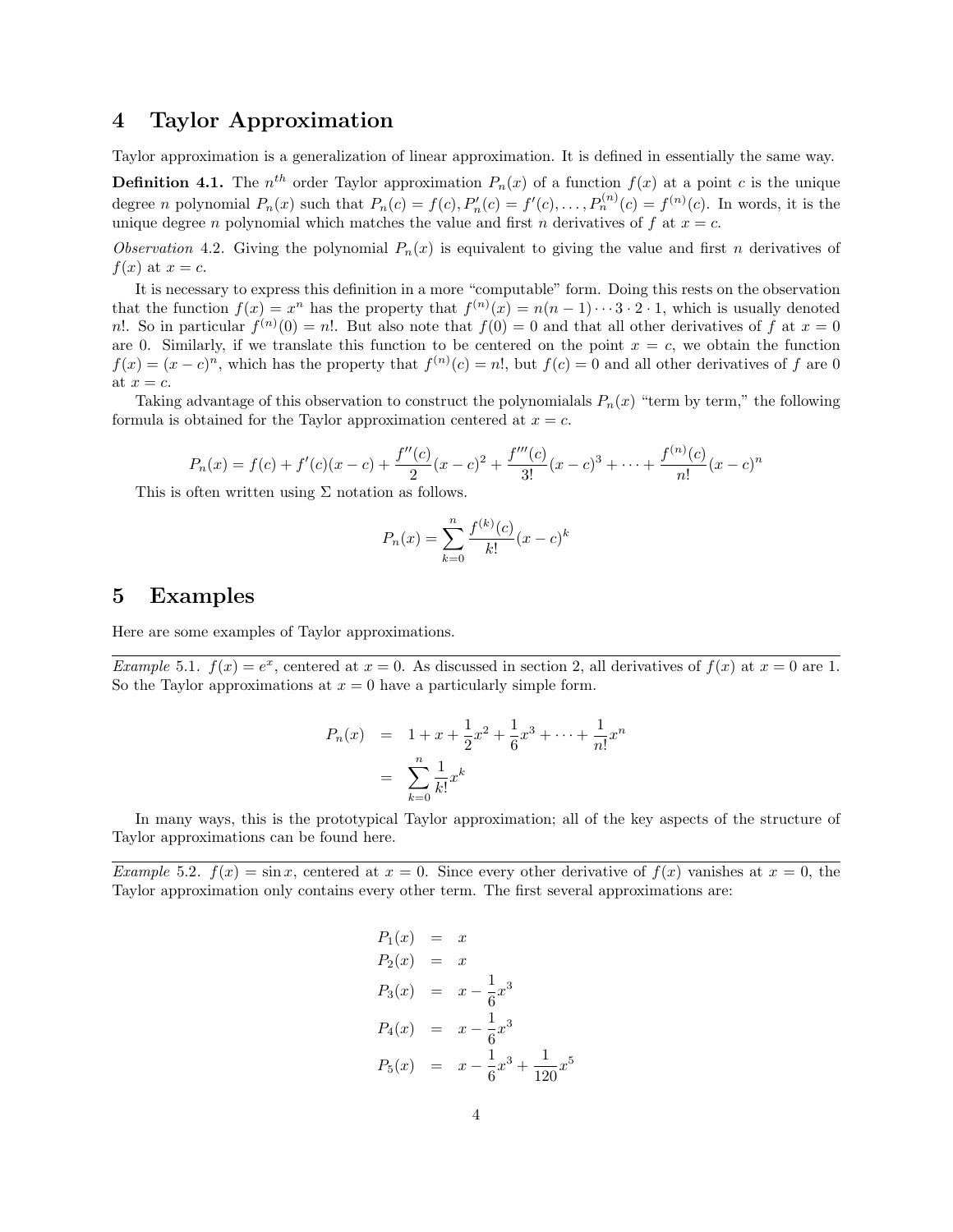Note that  $P_1(x) = P_2(x)$  and  $P_3(x) = P_4(x)$  hold because the second and fourth derivatives at  $x = 0$  are 0.

Here are some graphs of successive Taylor approximations of  $\sin x$  centered at  $x = 0$ . It is quite amazing to see how they wrap closer and closer to the function as more terms are included in the approximation.

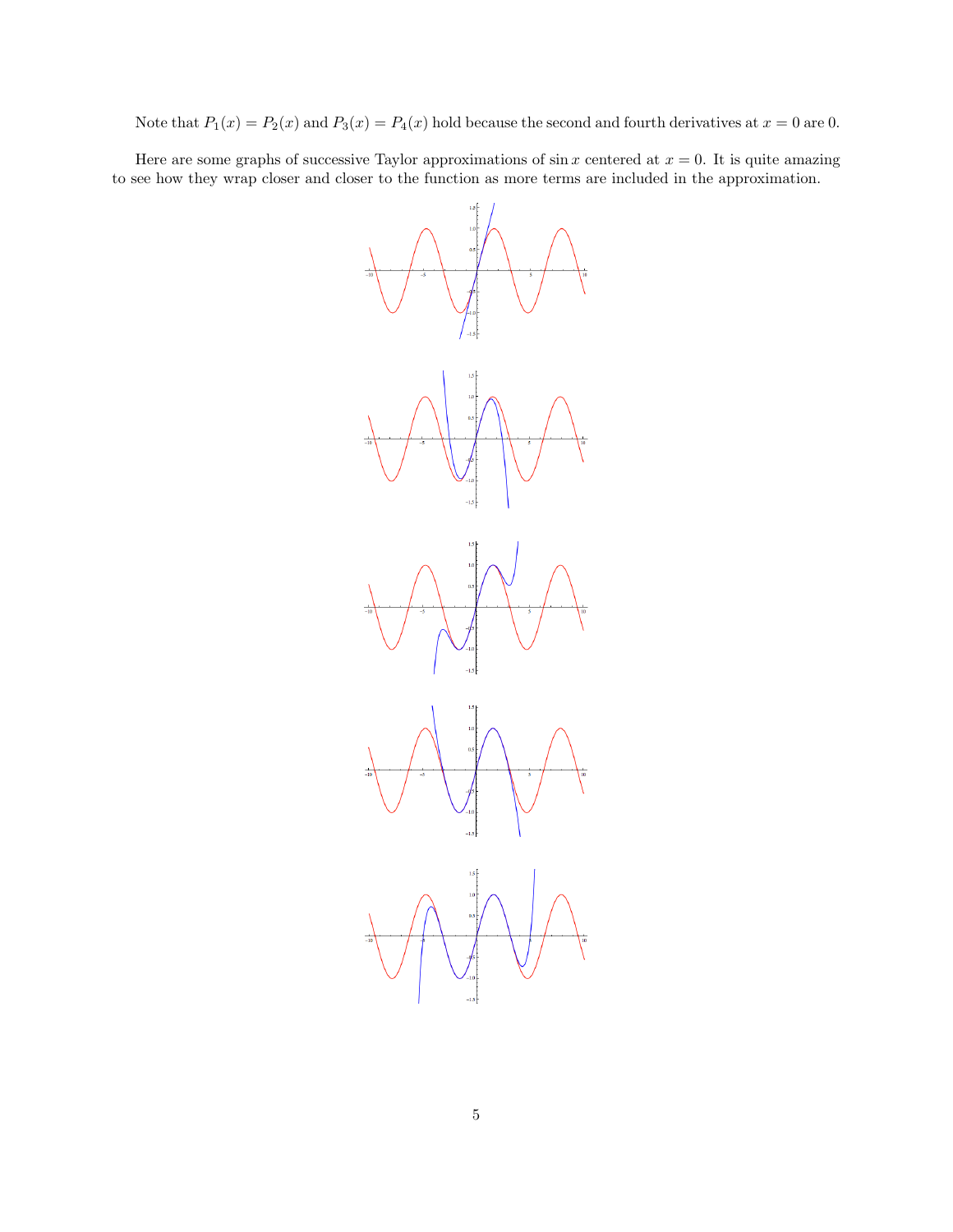

Example 5.3.  $f(x) = \cos x$ , centered at  $x = 0$ . This is vert similar to the previous example.

$$
P_1(x) = 1
$$
  
\n
$$
P_2(x) = 1 - \frac{1}{2}x^2
$$
  
\n
$$
P_3(x) = 1 - \frac{1}{2}x^2
$$
  
\n
$$
P_4(x) = 1 - \frac{1}{2}x^2 + \frac{1}{24}x^4
$$
  
\n
$$
P_5(x) = 1 - \frac{1}{2}x^2 + \frac{1}{24}x^4
$$
  
\n
$$
P_6(x) = 1 - \frac{1}{2!}x^2 + \frac{1}{4!}x^4 - \frac{1}{6!}x^6
$$

Example 5.4.  $f(x) = \ln x$ .

In this case, centering the approximation at  $x = 0$  is not going to work, since the function is not even defined there. But there is a natural choice: center instead at  $x = 1$ , where  $f(x) = 0$ . Observe that:

$$
f(x) = \ln x
$$
  
\n
$$
f'(x) = x^{-1}
$$
  
\n
$$
f''(x) = -x^{-2}
$$
  
\n
$$
f'''(x) = 2x^{-3}
$$
  
\n...  
\n
$$
f^{(n)}(x) = (-1)^{n-1}(n-1)! x^{-n}
$$

From this, it is easy to evaluate all the derivatives at  $x = 1$ .

$$
f(1) = 0
$$
  
\n
$$
f'(1) = 1
$$
  
\n
$$
f''(1) = -1
$$
  
\n
$$
f'''(1) = 2
$$
  
\n...  
\n
$$
f^{(n)}(1) = (-1)^{n-1}(n-1)!
$$

Now from this, it happens that the Taylor approximation centered at  $x = 1$  has a fairly simple form.

$$
P_n(x) = (x-1) - \frac{1}{2}(x-1)^2 + \frac{1}{3}(x-1)^3 - \frac{1}{4}(x-1)^4 + \dots + (-1)^{n-1} \frac{1}{n}(x-1)^n
$$
  
= 
$$
\sum_{k=1}^n (-1)^{k-1} \frac{1}{k}(x-1)^k
$$